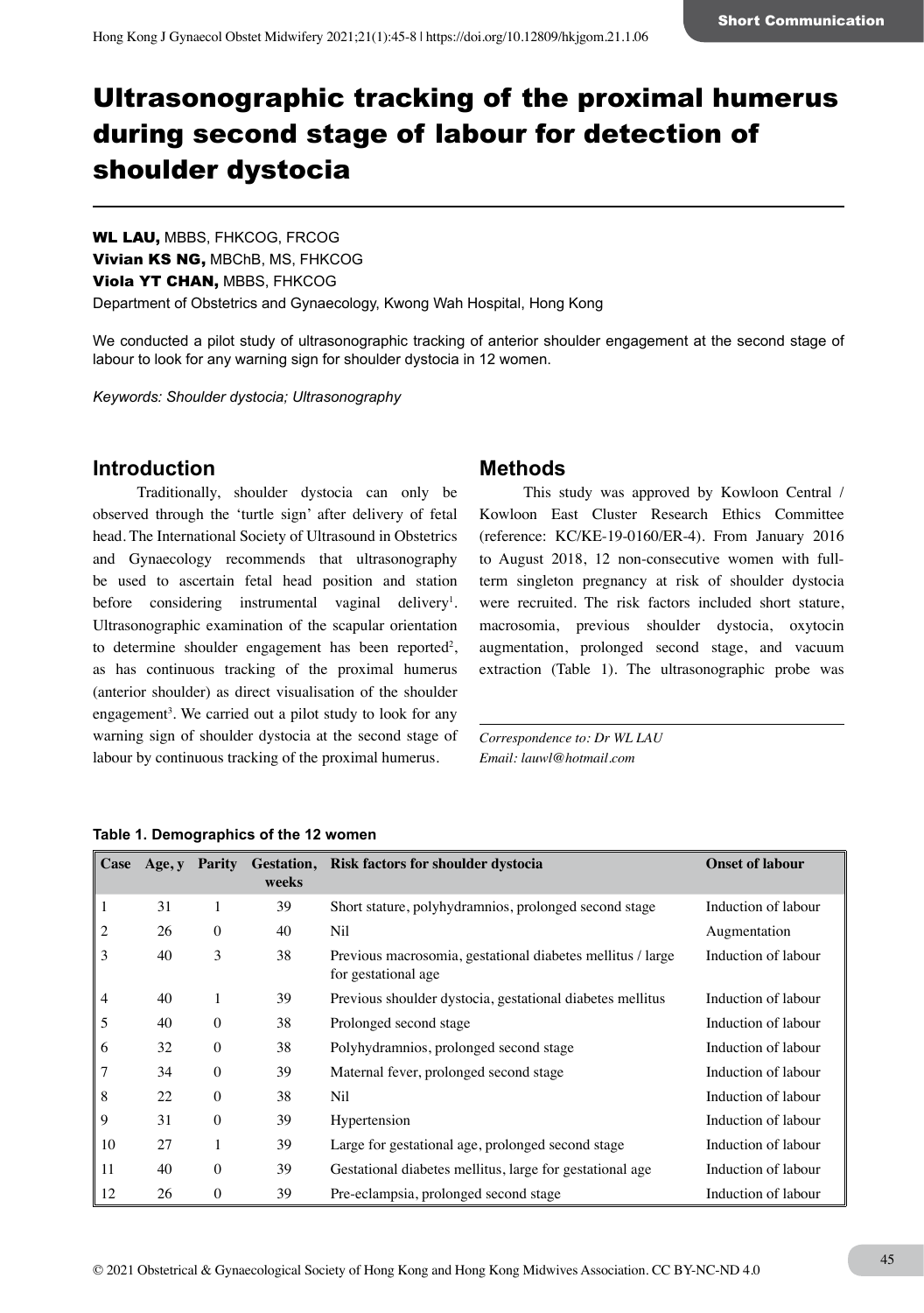placed sagittally and perpendicular to the suprapubic region of the maternal abdomen. The proximal humerus was traced continuously from the expulsive phase before crowning of the fetal head until the delivery of the baby.

## **Results**

Two phases of anterior shoulder engagement were observed. For the nine women without shoulder dystocia, the proximal humerus of the baby moved downwards simultaneously with the descent of the baby head at the initial phase, followed by the disappearance of the proximal humerus just before delivery of the baby head (Figure 1). For the three women complicated by shoulder dystocia, the proximal humerus of the baby descended horizontally at the initial phase, and the proximal humerus was persistently visualised above the pubic symphysis even after delivery of the baby head (Figure 2). All babies were delivered by external or internal manoeuvres within 2 minutes of delivery of the baby head. There were no adverse birth outcomes (Table 2).

#### **Discussion**

To the best of my knowledge, we are the first to study the shoulder engagement of the baby by ultrasonographic tracking of the proximal anterior humerus during delivery. Although the time interval between the ultrasonographic findings and occurrence of shoulder dystocia is short, this finding may be a potential warning sign for shoulder dystocia. Further research with a larger sample size is needed to verify these ultrasonographic observations, which can be classified into normal delivery and complicated by shoulder dystocia. On speculation, those with clavicular fracture may represent an intermediate group.

#### **Conclusion**

Engagement of the anterior shoulder during the



*Figure 1. Normal engagement of the anterior shoulder by transabdominal ultrasonography (sagittal plane over suprapubic region).*



*Figure 2. Second phase of shoulder engagement upon crowning/delivery of the baby head: (a) normal engagement of anterior shoulder with disappearance of the proximal humerus (asterisk), (b) persistence visualisation of the proximal humerus in a case of shoulder dystocia (asterisk), and (c) schematic representation.*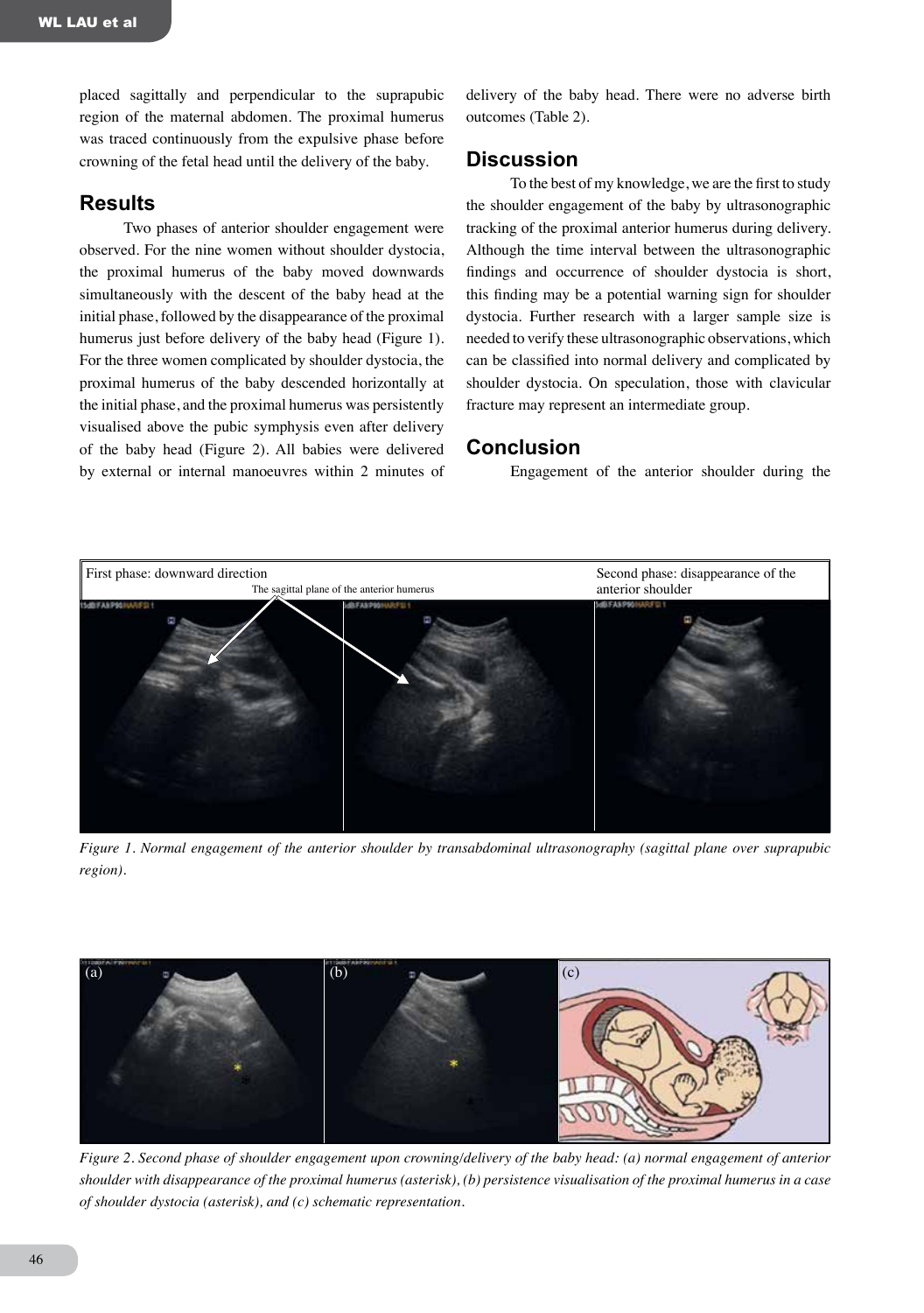|                | Case Fetal head<br>position           | <b>Direction</b><br>during<br>descent | <b>Proximal anterior</b><br>humerus seen above delivery<br>pubis |                                                                | <b>Mode of</b>                                           | <b>Birth</b><br>weight,<br>kg | Apgar<br>score | dystocia       | <b>Shoulder Remarks</b>                                                                      |
|----------------|---------------------------------------|---------------------------------------|------------------------------------------------------------------|----------------------------------------------------------------|----------------------------------------------------------|-------------------------------|----------------|----------------|----------------------------------------------------------------------------------------------|
|                |                                       |                                       | At                                                               | At head                                                        |                                                          |                               |                |                |                                                                                              |
|                |                                       |                                       | crowning                                                         | out                                                            |                                                          |                               |                |                |                                                                                              |
| $\mathbf{1}$   | Direct occiput Downward<br>anterior   |                                       | Yes                                                              | N <sub>o</sub>                                                 | Normal<br>spontaneous                                    | 3.82                          | 8,9            | N <sub>o</sub> | $\qquad \qquad -$                                                                            |
| $\overline{c}$ | Left occiput<br>anterior              | Downward                              | Yes                                                              | No                                                             | Normal<br>spontaneous                                    | 3.18                          | 8,9            | No             |                                                                                              |
| 3              | Direct occiput Downward<br>anterior   |                                       | Yes                                                              | No                                                             | Normal<br>spontaneous                                    | 4.3                           | 10, 10         | No             |                                                                                              |
| 4              | Right occiput Downward<br>anterior    |                                       | No                                                               | No                                                             | Normal<br>spontaneous                                    | 3.78                          | 9,10           | No             |                                                                                              |
| 5              | Right occiput Downward<br>anterior    |                                       | No                                                               | No                                                             | Vacuum<br>extraction                                     | 3.01                          | 8,9            | No             |                                                                                              |
| 6              | Right occiput Downward<br>posterior   |                                       | Yes                                                              | No                                                             | Vacuum<br>extraction                                     | 3.21                          | 8,9            | No             |                                                                                              |
| 7              | Right occiput Horizontal<br>anterior  |                                       | Yes                                                              | Yes                                                            | Vacuum<br>extraction                                     | 3.58                          | 8,10           | Yes            | Head to delivery<br>interval=1 min<br>40 sec, delivered<br>by posterior arm                  |
| $\,8\,$        | Right occiput Horizontal<br>posterior | then<br>Downward                      | Yes                                                              | No                                                             | Vacuum<br>extraction<br>(non-reassuring<br>fetal status) | 2.81                          | 9,10           | No             | Fracture left<br>clavicle                                                                    |
| 9              | Right occiput<br>transverse           | Horizontal<br>then<br>Downward        | Yes                                                              | Yes                                                            | Vacuum<br>extraction<br>(non-reassuring<br>fetal status) | 2.56                          | 8,9            | Yes            | Head to delivery<br>interval=1 min,<br>delivered by<br>posterior arm                         |
| 10             | Right occiput<br>anterior             | Horizontal<br>then<br>downward        | Yes                                                              | Yes<br>(bounced<br>back after<br>transient<br>engage-<br>ment) | Vacuum<br>extraction                                     | 3.85                          | 9,10           | Yes            | Head to delivery<br>interval=30 sec,<br>delivered by<br>McRobert &<br>suprapubic<br>pressure |
| 11             | Right occiput Downward<br>posterior   |                                       | No                                                               | No                                                             | Vacuum<br>extraction<br>(non-reassuring<br>fetal status) | 3.74                          | 9,10           | No             |                                                                                              |
| 12             | Right occiput Downward<br>posterior   |                                       | No                                                               | No                                                             | Vacuum<br>extraction<br>$(4$ pulls)                      | 3.01                          | 8,9            | No             |                                                                                              |

**Table 2. Transabdominal ultrasonographic findings and pregnancy outcome**

second stage of labour can be observed by transabdominal ultrasonography. Difference between those with and without shoulder dystocia are observed.

# **Acknowledgement**

The authors thank the on-call team doctors and midwives from Kwong Wah Hospital for caring the pregnant women.

## **Declaration**

The authors have no conflicts of interest to disclose. An abstract of a study of our first nine cases has been published in: WL Lau, V Ng, L Lai, et al. OC16.05: Sonographic assessment of shoulder engagement and a novel sign in early recognition of shoulder dystocia. Ultrasound Obstet Gynecol 2018;52(Suppl 1):1-65.